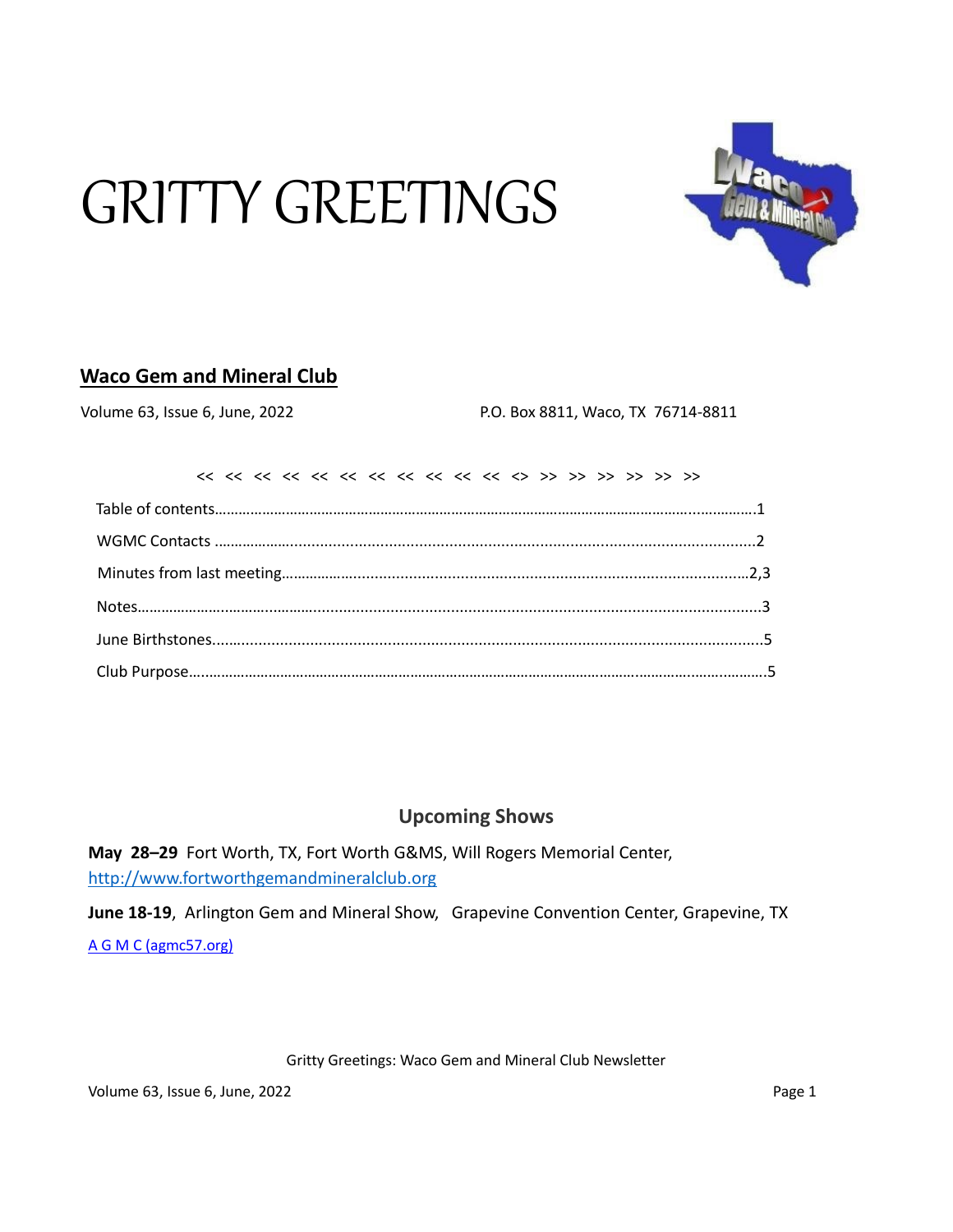## **Contacts**

| <b>President</b>               | Roy Cooper                            | <b>Treasurer</b> | Jackie Dodson                   |
|--------------------------------|---------------------------------------|------------------|---------------------------------|
|                                | 254-749-9961                          |                  | jackiedodson66@gmail.com        |
|                                | coopersfarmstore@yahoo.com            |                  |                                 |
|                                | <b>Nice-President</b> Scott Halverson | <b>Secretary</b> | Harry Senn                      |
|                                | 254-424-8829                          |                  | senn.harry@yahoo.com            |
|                                | Baylordad312@gmail.com                |                  |                                 |
| Newsletter Staff John Langston |                                       | <b>Website</b>   | www.wacogemandmineral.org       |
|                                | johnjkbear@aol.com                    |                  |                                 |
|                                |                                       | Webmaster        | wacogemandmineralclub@gmail.com |
|                                |                                       |                  |                                 |

#### << << << << << << << << << <> >> >> >> >> >> >> >> >> >

## May 7, 2022 Waco Gem and Mineral Club Minutes

Roy called the meeting to order at 10.16 am at the Clubhouse.

Minutes Approval**:** Dorothy moved to accept April 2022 Minutes as printed in the Gritty Greetings.

Karl Second. Motion Passed

#### Treasurer's Report:

We have a \$3587.46 CD and \$15K in the checking account.

Rent is paid: We finally paid \$500 cash for November because "they" have not cashed the check we sent them for November. And we will call the bank and cancel the November check.

Electric bill was a bit high, but by consensus of the group that was ok.

The payment to GoDaddy for the website was made when the new Club-owned debit card was drafted.

The automatic draft on the new debit card was successful.

Show report: Income: \$3,477 in ticket sales (Attendance - 643 Adults, 156 Children); Grand Prize \$352; Silent Auction \$566; Sales \$200 (includes grab bag sales, which was very popular)

Show expenses were all paid. Total from show was \$4,616.

#### Gritty Greetings: Waco Gem and Mineral Club Newsletter

Volume 63, Issue 6, June, 2022 **Page 2** Page 2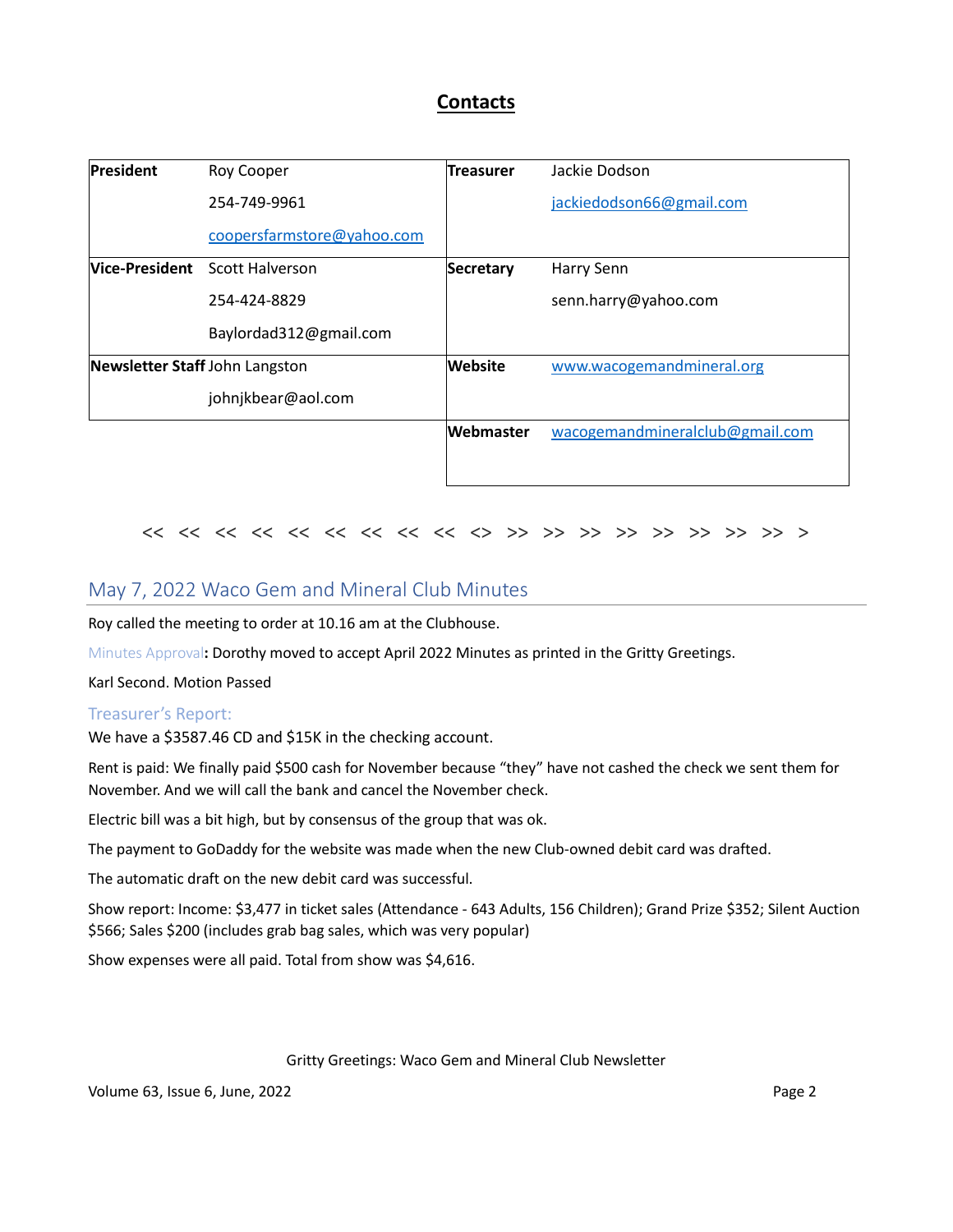#### Show Notes:

- Grab Bag Basket was a good idea. May want to add "Grab Bag…" signage.

- Natural flow of traffic after paying entrance fee is to the right, thus we should plan to have WGM tables to be first tables customers see after they pay admission.

- We spend \$414 in social media advertising.
- We had questions about ad expenses on Facebook
- Need to have someone dedicated to "talk up" the Grand Prize; to push emails; to hand out evaluations
- We had \$1100+ processed through "Square." Need to set up credit/debit for next year.

- Next year's venue: McLennan Room is already booked up for next two years. Maybe we could use WCCC Ballroom. Roy will look into this in the next few weeks.

#### Field Trip Committee:

- Horn Coral Trip on April 9 went really well.
- Roy/Scott Alpine trip, Kokernot Ranch, Alpine.
- -- Showed specimens from the ranch

-- "vugs" are natural cavities. Original crystals or fossils are later eroded or dissolved away leaving voids. Then new crystals are able to form in the new voids.

- -- Next field trip will probably be in the Fall when it is cooler.
- -- Mayborn Museum, on University Parks Drive in Waco has been improved.
- -- Mammoth Site outside Waco is air conditioned now

#### Summary from Roy:

- WGM has great group of club people; everyone pitched in.
- WCCC worked great for us. WCCC personnel was very responsive to our needs
- -- The ATM went broke; Convention Center needs to follow up on this
- -- Electrical cords covers were ok, but the make-shift covers were trip hazards.
- -- It was hard to get carts over the electrical cord covers

#### Old Business:

- Cactus club will still be meeting in the WGM club house
- -- The Arboretum wants the Cactus Club back, but no contract as of yet
- -- WGM Club House will still be the Cactus Club venue for now
- We could use the yard signs next year's Show, but add Dates and put them out a bit longer.

#### Adjorn: 11.24 am

Harry Senn gave the annual Safety Training on Fire Extinguishers.

#### Gritty Greetings: Waco Gem and Mineral Club Newsletter

Volume 63, Issue 6, June, 2022 **Page 3** Page 3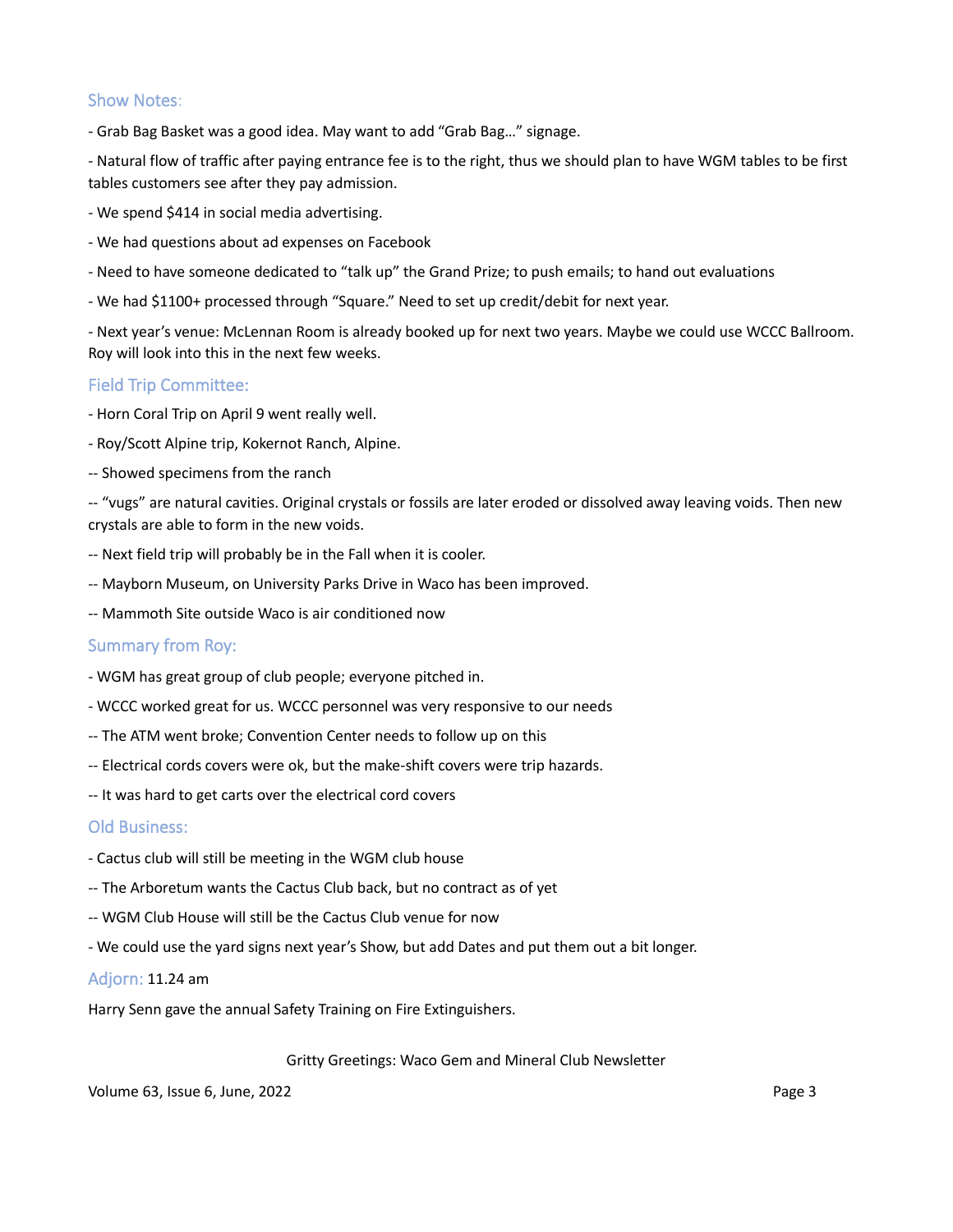## **Notes**

- 1. May 7th program will be a safety demonstration on fire extinguishers. (Required by the Federation.)
- 2The editor requests news items from any member to be included in the Gritty Greetings.

Deadline for submissions is the 20<sup>th</sup> day of the month. Contributions to the newsletter are encouraged.

#### **Name Tags:**

It is great that we feed the pig at our meetings because we don't have or have lost or forgotten our nametags to drop a quartering the pig. The money from the pig goes toward our Scholarship program, and we really do appreciate every 2 bits, 4 bits, 6 bits or more. However, if you need a nametag you can purchase them at the businesses below!

Waco Gem & Mineral Club nametags are available at **Print Mart**, 202 Deb (behind AutoNation Chevrolet). Cost with a pin back is \$8.00 (with tax \$8.66), and with a magnet back is \$11.00 (\$11.91). or at Award Specialties at 431 Lake Air Dr.

#### **Club Dues:**

Annual Waco Gem and Mineral Club dues are \$12.00 for an individual membership or \$20.00 for a family membership. Please check with Jackie if you aren't sure whether you've paid your Dues!

#### **Shop Fees:**

Lapidary Workshop fee is \$2.00 per hour. Slab Saw fee is an additional \$2.00 per hour. Class fees are always dependent upon class and instructor.

The Waco Gem and Mineral Club is a member of the South-Central Federation of Mineral Societies; and the American Federation of Mineralogical Societies. Meetings are held on the first Saturday of each month (except July and September) at 10:00 a.m. at the Waco Gem and Mineral Club Clubhouse, 187 South McLennan Drive in Elm Mott, Texas. The lapidary workshop is in the clubhouse.

Our website is www.wacogemandmineral.org

Facebook:<https://www.facebook.com/WacoGemAndMineralClub>

Note from the Vendor Chair: From the so-far limited feedback from show vendors, it appears that overall, they were satisfied by our show. John

Note from the editor: Club President Roy and I went to Carolyn Young's rock sale in Gatesville Saturday, May 21. I bought a few rocks and Roy was still there as I left. John

#### Gritty Greetings: Waco Gem and Mineral Club Newsletter

Volume 63, Issue 6, June, 2022 Page 4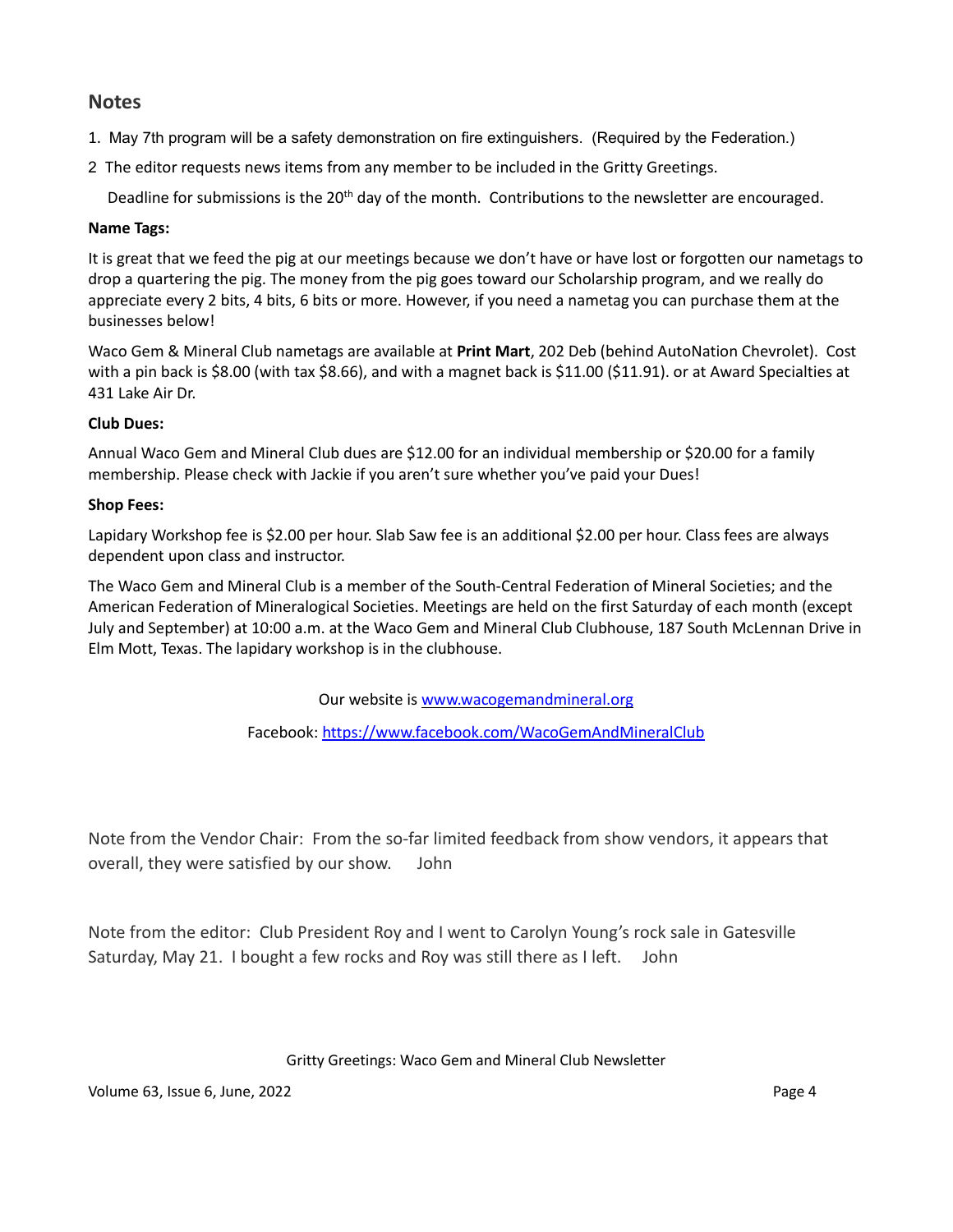

## June birthstones: pearl, alexandrite, and moonstone

**Pearls** are the only gemstones made by living creatures. Mollusks produce pearls by depositing layers of calcium carbonate around microscopic irritants that get lodged in their shells, usually not a grain of sand, as commonly believed.

A relatively modern gemstone, **alexandrite** was discovered in Russian emerald mines located in the Ural Mountains. Legends claim that it was discovered in 1834 on the same day that future Russian Czar Alexander II came of age, hence the name honoring him.

June's third birthstone**, moonstone**, was named by the Roman natural historian Pliny, who wrote that moonstone's shimmery appearance shifted with the phases of the moon.

Courtesy American Gem Society

#### **Club Purpose**

- to bring about a close association of those persons interested in earth science and lapidary arts
- to increase and disseminate knowledge about rocks, minerals, fossils, Indian artifacts and other geological materials
- to encourage lapidary art and the collection and exhibition of rocks, minerals, fossils and artifacts
- to conduct field trips, meetings, lectures, displays and an annual show for the edification of the public
- to cooperate with educational and scientific institutions and other groups in increasing knowledge and popular interest.

Gritty Greetings: Waco Gem and Mineral Club Newsletter Volume 63, Issue 6, June, 2022 **Page 5** Page 5